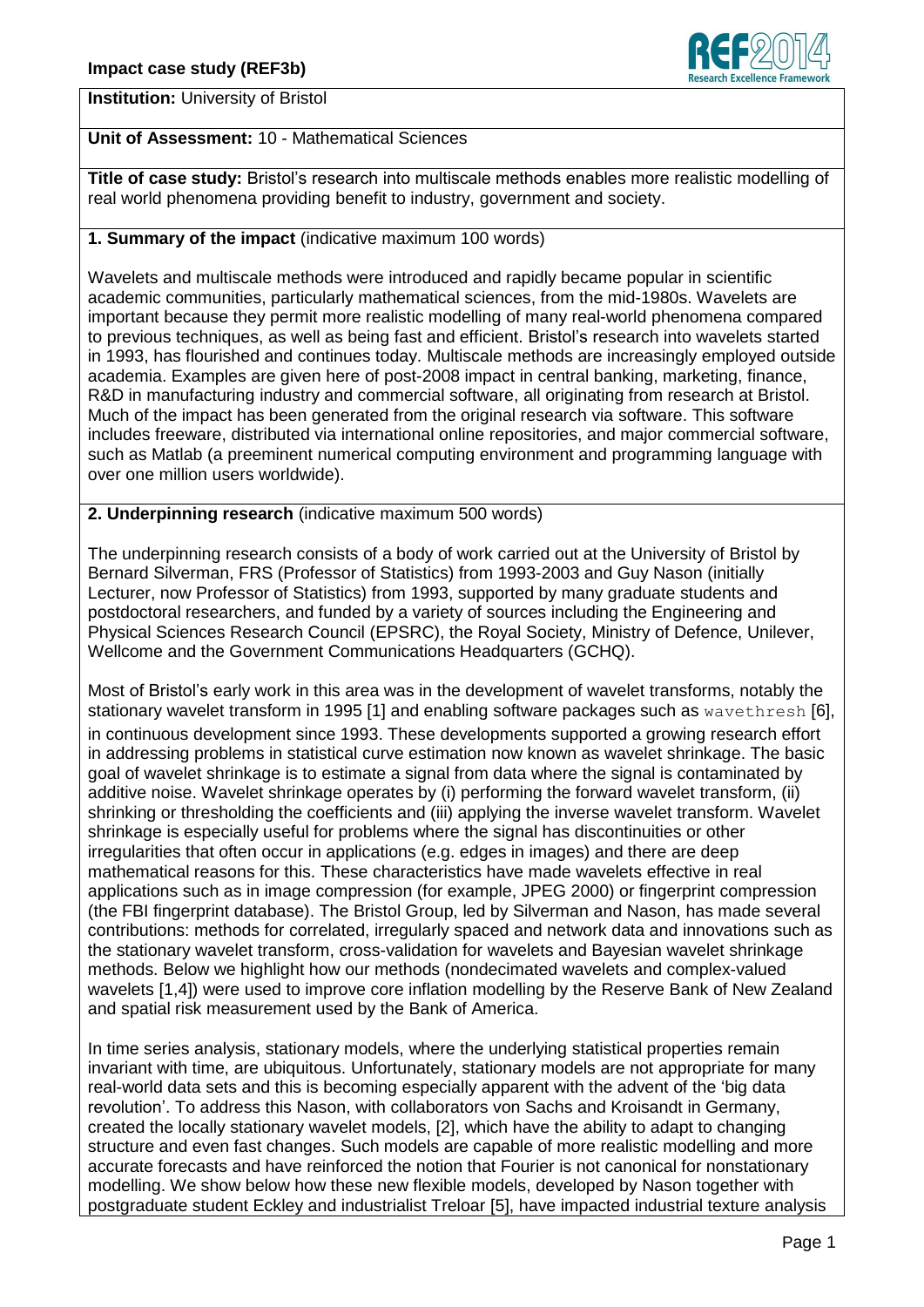

and analysis and forecasting in marketing.

**3. References to the research** (indicative maximum of six references) \*[1] Nason, G.P. and Silverman, B.W. (1995) The Stationary Wavelet Transform and some Statistical Applications. In Antoniadis, A. and Oppenheim, G. (eds) "Wavelets and Statistics", *Lecture Notes in Statistics*, **103**, 281-300. DOI: 10.1007/978-1-4612-2544-7\_17 [2] Nason, G.P., von Sachs, R. and Kroisandt, G. (2000) Wavelet processes and adaptive estimation of the evolutionary wavelet spectrum. *J. R. Statist. Soc. Series B*, **62**, 271-292. DOI: 10.1111/1467-9868.00231

\*[3] Nason, G.P. and Sapatinas, T. (2002) Wavelet packet transfer function modelling of nonstationary time series. *Statistics and Computing*, **12**, 45-56. DOI: 10.1023/A:1013168221710 \*[4] Barber, S. and Nason, G.P. (2004) Real nonparametric regression using complex wavelets. *J. R. Statist. Soc. Series B*, **66**, 927-939. DOI: 10.1111/j.1467-9868.2004.B5604.x [5] Eckley, I.A., Nason, G.P. and Treloar, R. (2010). Locally stationary wavelet fields with application to the modeling and analysis of image texture. *J. R. Statist. Soc. Series* C, **59**, 595-616. DOI: 10.1111/j.1467-9876.2009.00721.x

[6] Nason, G.P. (1993, 2000, 2008) wavethresh (versions 2, 3 and 4). Available from the Comprehensive R Archive Network (software archive). URL: http://cran.rproject.org/web/packages/wavethresh/index.html

\* references that best indicate the quality of the underpinning research.

**4. Details of the impact** (indicative maximum 750 words)

Wavelet and multiscale methods are beginning to permeate many areas of application. This case study deals with impact generated directly from research carried out in Bristol, in the areas of finance, economics, marketing and industry. The features that have made wavelets valuable in academia (speed, efficiency, performance, sparsity, theoretical guarantees) have also made them essential for many real-world applications where data can be nonstationary (time-varying statistical properties) or exhibit sharp changes (e.g. boundaries in images), and where its analysis must be fast and reliable.

In all cases described below the impact was delivered through activities such as (i) technical report publication (ii) presentation at international conferences, (iii) refereed journal publication (iv) through word of mouth transmitted by graduate students, postdocs and colleagues and, importantly, (v) through the release of high-quality free software such as the wavethresh [6] package, available on the Comprehensive R Archive Network (software archive). The wavethresh package [6] is written in the R language/system which is the one of the major statistical software packages and is both a statistical software environment and programming language.

### *Core Inflation Measures*

Obtaining key measures of critical economic time series is an extremely important and challenging task. Merely collecting data to estimate inflation, for example, is expensive and time-consuming. Assessing the data and deriving estimates such as GDP or core inflation requires careful thought and delicate statistical analysis. Such economic measures have an enormous impact on decisionmaking at the central government level, in the wider economy and also for the general public by influencing their expectations concerning the state and future of the economy. It is, however, immensely difficult to quantify precisely the benefits of estimating inflation, much less the value of any specific method that might be involved in trying to measure or control it.

Central banks make use of state-of-the-art denoising methods to improve estimates of core inflation and other economic series. The Reserve Bank of New Zealand (RBNZ) Discussion Paper [a] highlights that New Zealand was the first world economy to introduce inflation targeting, dramatically improving its inflation performance from the worst to among the middle of the pack (Organisation for Economic Co-operation and Development 19-country average). The aim of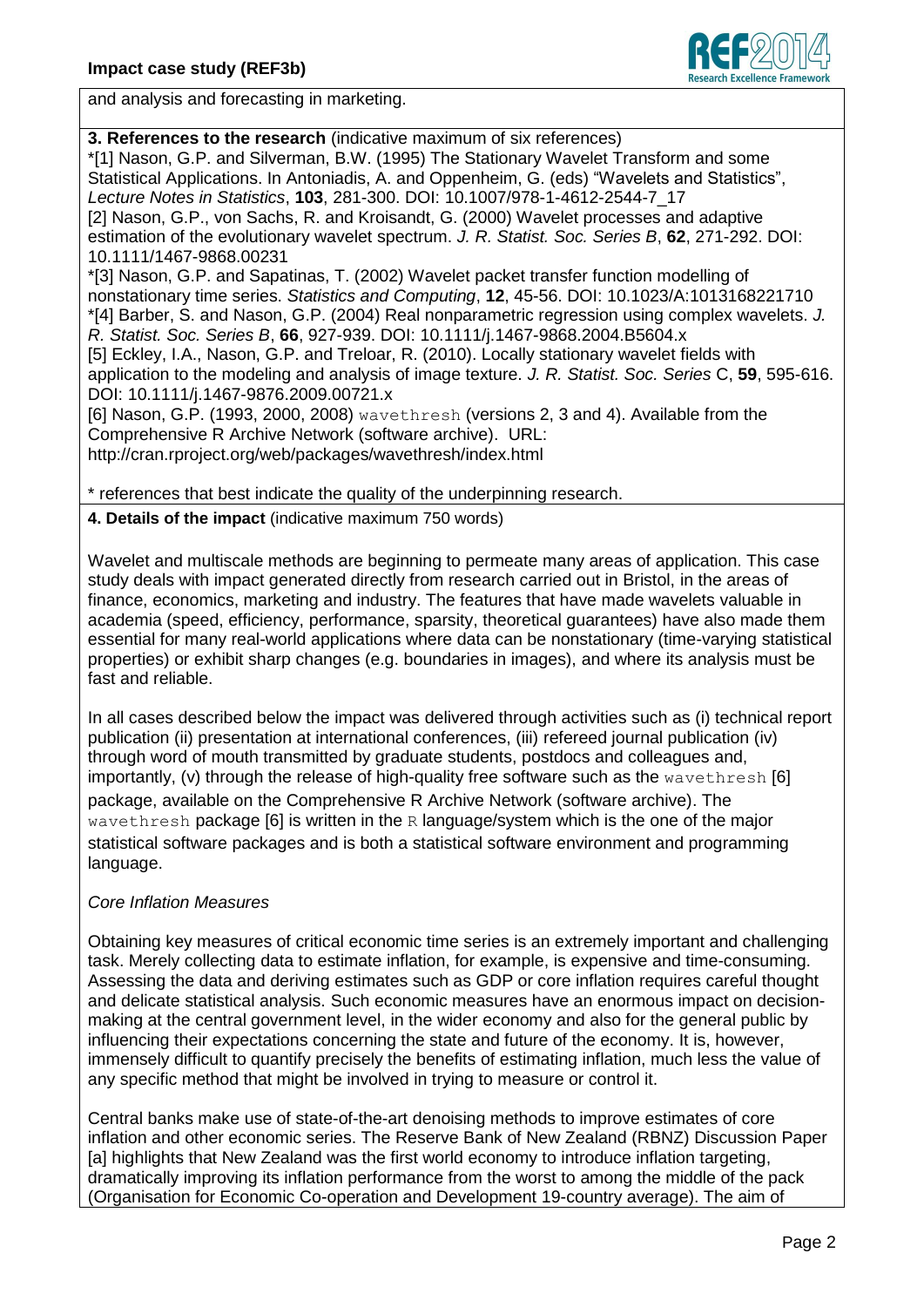## **Impact case study (REF3b)**



inflation targeting is to achieve price stability. Report [a] makes it clear that "one of the main problems with measuring inflation concerns the presence of short-lived shocks that should not influence policy makers' actions." Report [a] further states: "Wavelets were specifically designed for isolating short-lived phenomena from long term trends in a signal". Report [a] then compares several wavelet shrinkage techniques including the complex-valued denoising method [4], linear wavelet shrinkage (an option in [6]) and several existing econometric methods. Report [a] also pays careful attention to issues such as use of nondecimated wavelets[1], boundary conditions and wavelets' operation as a real-time tool. Report [a]'s conclusion is that "our wavelet measure has the performance, credibility and perspicuity needed for it to be a suitable tool for central banks and other policy makers. We believe that wavelets are a very promising avenue for further research into the analysis and forecasting of economic and financial data". wavethresh [6] was one of the key software tools used in this work. RBNZ's wavelet measure developed up to May 2009 in [a] was actually operationally used by RBNZ to assist inflation targeting [b]. Hence, our research not only influenced RBNZ to explore multiscale methods and wavelet shrinkage methods such as those described in [4], but was used practically to feed into a mechanism to control inflation in New Zealand, [b].

### *Impact Through Software*

Research in [1] has become influential partly by being incorporated into the MATLAB software package. MathWorks, the company that produces MATLAB, implemented both the one- and twodimensional stationary wavelet transforms (**swt** and **swt2**) whose help pages directly reference [1]. For reasons of customer confidentiality MathWorks are unable to name their customers. However, MathWorks have directly confirmed in 2012, [e], that these transforms are being used for multiscale analysis of 1D signals in oceanographic time series and parity space analysis for sensor validation (which uses the residual signal in analysing a distributed network of sensors to determine whether all sensors are functioning properly). Also, for 2D signals they are being use for medical imaging (specifically endoscopic imaging), security inspection systems (processing of images in homeland security applications to identify harmful contents) and fault detection in manufacturing.

### *Increasing Marketing Accuracy*

AC Nielsen is a large multinational market research company. Evidence of their utilizing multiscale methods for improving accuracy in marketing forecasts can be found in [c] and in use post-2008 [c]. The wavelet packet transfer models introduced by [3] were used to incorporate wavelet packet factors into a regression model used to forecast future sales of well-defined brands of fast moving consumer goods. The wavelet-based methods produced significantly reduced errors in future forecasting. These improvements are economically valuable for the clients of Nielsen and Nielsen itself, as well as reducing waste and energy costs from producing products at the wrong times. Document [c] also demonstrates how they used the wavelet periodogram invented in [2] to identify large variance contributions of market response time series that were not previously attributed to certain marketing independent variables, such as sales price and patterns of promotional and advertising activity, and not captured by existing algorithms.

*Spatial Risk Measures and Denoising With Wavelets*

*[text removed for publication]* 

### *Texture Analysis in Industry*

Simulating, modelling and analysing texture is an important task in many areas including manufacturing industry. Through joint work with researchers at Unilever texture analysis modelling and simulation methods were developed that were specifically applied to hair product development and new ways of analysing fabric pilling, the surface defects of textiles caused by wear, under different conditions (e.g. how hair responds to different hairsprays or how fabrics respond to different detergent/treatment regimes). The impact was delivered through an EPSRC CASE